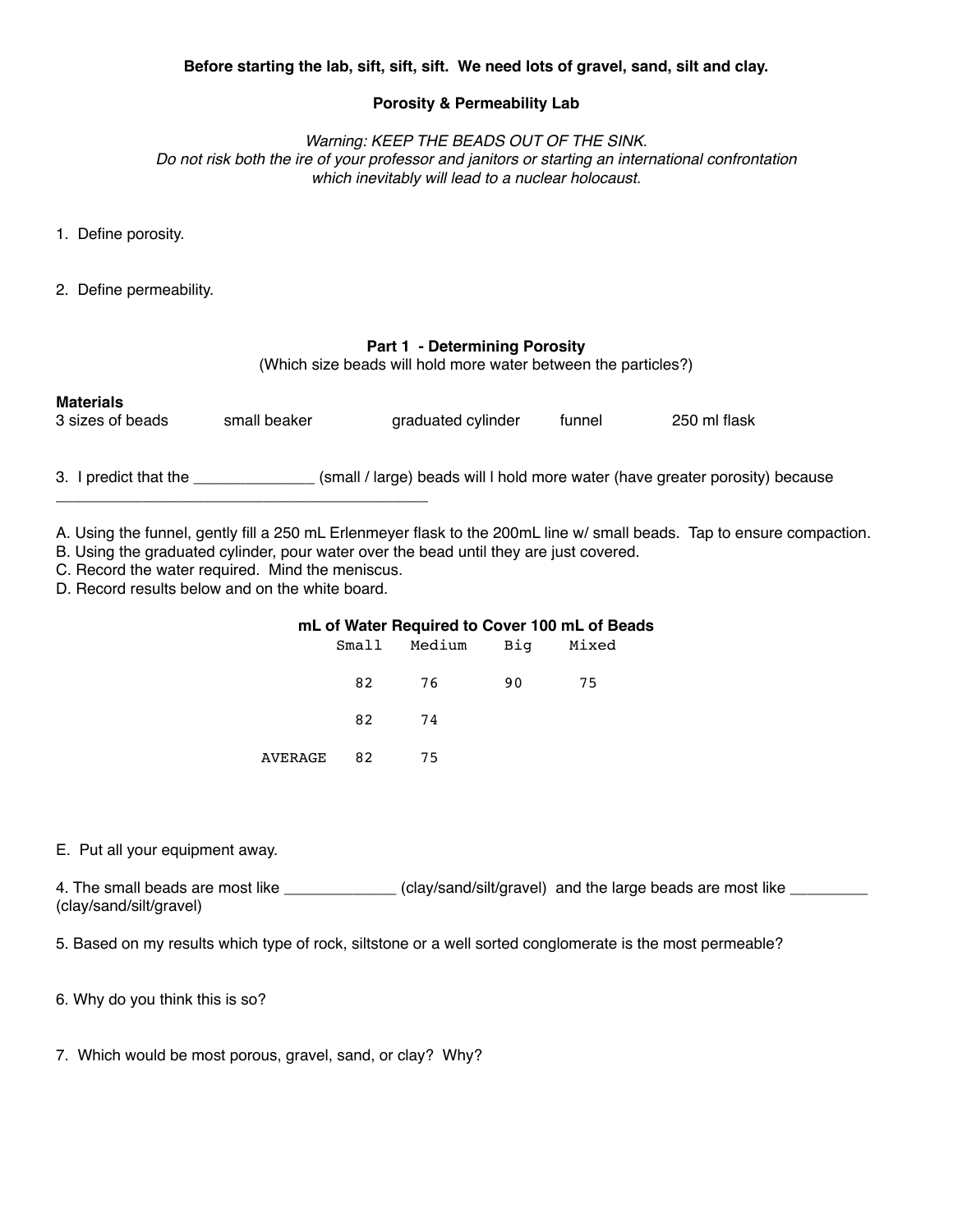## **Part 2 - Measuring Permeability**

## **Materials**

sediment **because that the contract in the sediment**  $\blacksquare$  timer (phone)

sediment cup  $\frac{500 \text{ ml}}{250 \text{ ml}}$  250 mL Erlenmeyer graduated cylinder

8. Which sediment, clay, silt, sand, gravel, or mixed do you predict will be most permeable, small, medium or large?

9. Why?

F. Obtain the equipment shown in the drawing. Don't get the sediment yet.

G. Cut out a piece of paper towel to fit in the soil cup.

## H. Moisten the paper towel.

- I. Place the paper towel in the bottom of the soil cup.
- J. Obtain your sediment either clay, silt, small sand, large sand, gravel, or a mixture
- K. Fill the soil cup with your sediment 1 cm from the top. Really 1 cm.
- L. Tap. Refill as needed.
- M. Use the graduated cylinder to pour 200 mL of water into the 250 mL Erlenmeyer.
- N. Record the time that it takes for water to flow through your sediment here and on the board. \_\_\_ seconds.

Time to Drain in Seconds ! ! Clay 400 Silt - 360 Sand - 35 Gravel - 116 Mixed 210

- 10. According to our results, which sediment was most permeable?
- 11. Why do you think this is so?
- 12. Which was least permeable?
- 13. Why do you think this is so?

## **Summary Questions**

14. How are the beads like real life sedimentary clastic (conglomerate) rocks?

15. In which type of material, sandstone or shale, would you want to establish a well? Why?

16. With which type of material, gravel, sand or clay, would you want to line a toxic waste dump, so that water wouldn't carry the nasty stuff back into your drinking water? Why?

17. You can buy either of two houses which are in a very rainy area. One is on sandstone and one is on shale. Which will you buy and why?